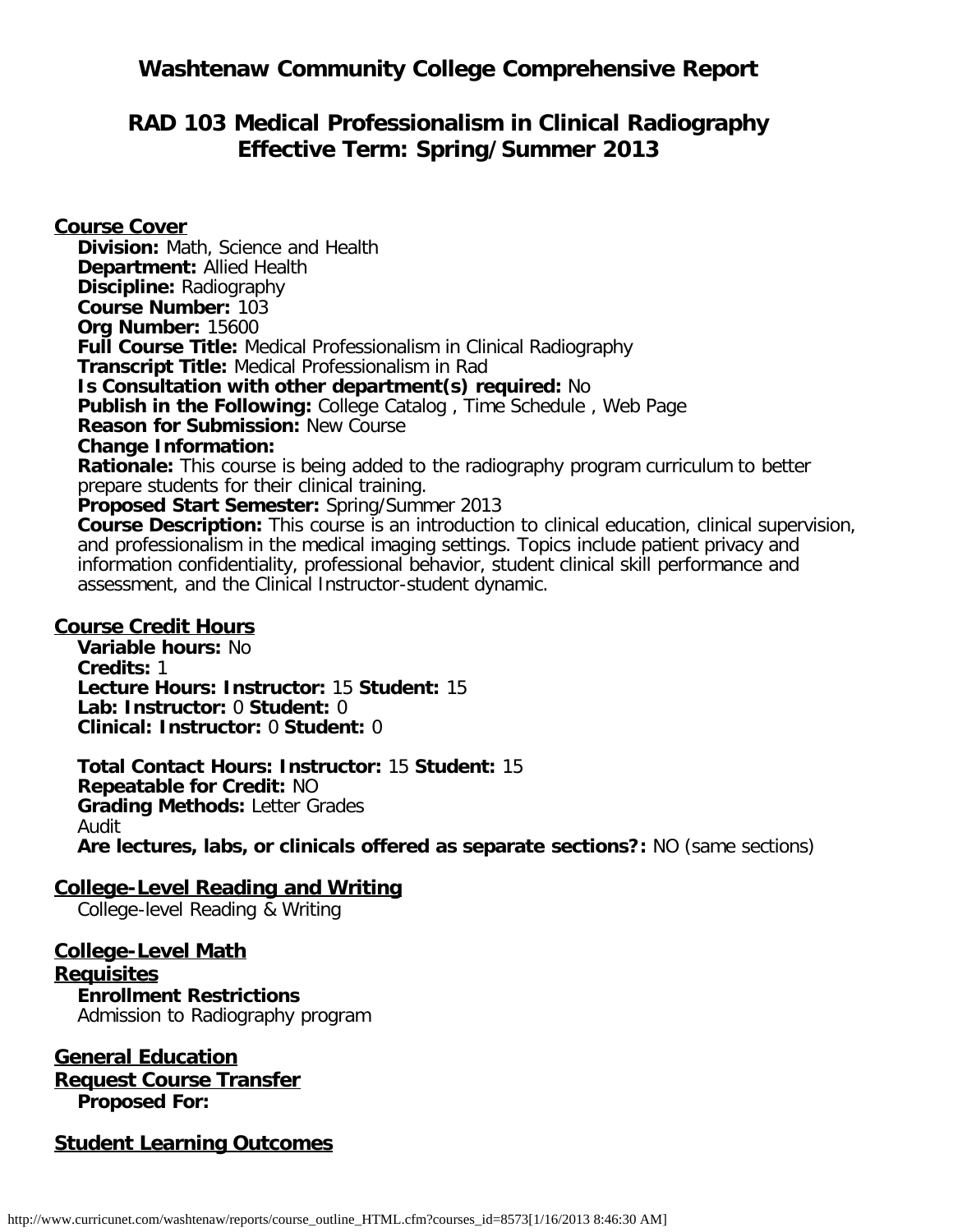1. Identify the HIPAA privacy and security rules relating to the radiology department. **Assessment 1**

**Assessment Tool:** Embedded multiple-choice questions on the final examination. **Assessment Date:** Spring/Summer 2016 **Assessment Cycle:** Every Three Years **Course section(s)/other population:** All students in the course. **Number students to be assessed:** All students **How the assessment will be scored:** Blind-scored with an answer key **Standard of success to be used for this assessment:** 80% of the students will score 75% or more on the outcome-related questions. **Who will score and analyze the data:** Faculty

2. Identify the attributes of professional behavior.

### **Assessment 1**

**Assessment Tool:** Embedded multiple-choice questions on the final examination **Assessment Date:** Spring/Summer 2016

**Assessment Cycle: Every Three Years** 

**Course section(s)/other population:** All students in the course.

**Number students to be assessed:** All students

**How the assessment will be scored:** Blind-scored with an answer key. **Standard of success to be used for this assessment:** 80% of the students will score 75% or higher on the outcome-related questions.

**Who will score and analyze the data:** Faculty

3. Distinguish between direct and indirect student supervision in the clinical setting.

#### **Assessment 1**

**Assessment Tool:** Embedded multiple-choice questions on the final examination. **Assessment Date:** Spring/Summer 2016

**Assessment Cycle:** Every Three Years

**Course section(s)/other population:** All students in the course.

**Number students to be assessed:** All students

**How the assessment will be scored:** Blind-scored with an answer key. **Standard of success to be used for this assessment:** 80% of the students will score 75% or higher on the outcome-related questions.

### **Who will score and analyze the data:** Faculty

### **Course Objectives**

1. State the purpose of the Health Insurance Portability and Accountability Act (HIPAA) of 1996.

### **Matched Outcomes**

- 2. List HIPAA privacy and security rules relating to the radiology department. **Matched Outcomes**
- 3. Identify the civil monetary penalties for HIPAA violations.
- **Matched Outcomes**
- 4. Recognize the role of the radiologist technologist in maintaining HIPAA regulations. **Matched Outcomes**
- 5. Identify policies and procedures in the radiology department regarding patient privacy and information confidentiality.
	- **Matched Outcomes**
- 6. Define protected health information (PHI).

### **Matched Outcomes**

- 7. Give examples of when and where patient information can be discussed. **Matched Outcomes**
- 8. Identify the patient's rights under HIPAA. **Matched Outcomes**
- 9. Define direct and indirect supervision of radiography students in the clinical setting. **Matched Outcomes**
- 10. State the role of the on-site clinical instructor.